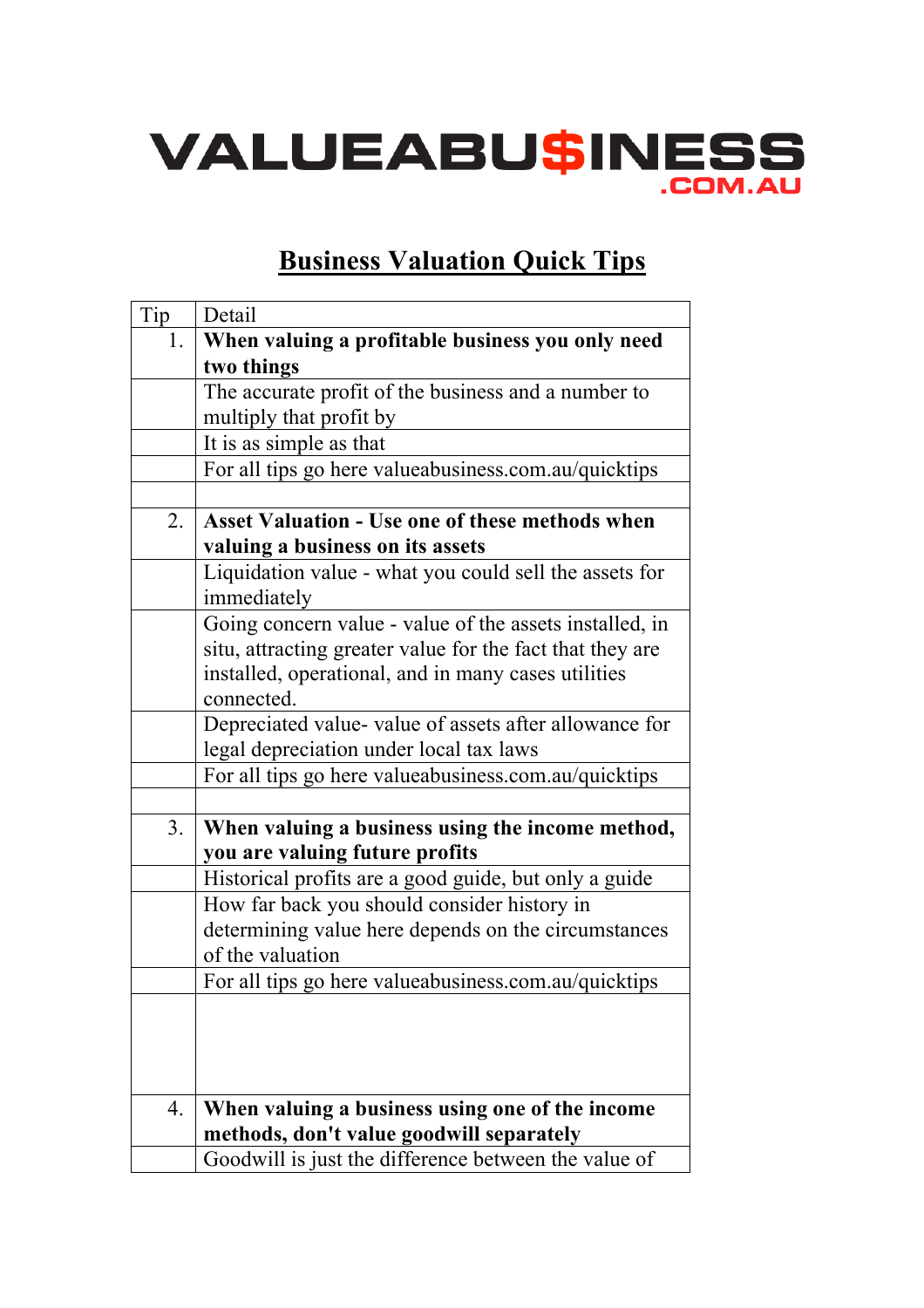|    | the assets and the value of the business                     |
|----|--------------------------------------------------------------|
|    | Business Value = $Goodwill + Asset Value$ . It's a           |
|    | simple equation                                              |
|    | For all tips go here valueabusiness.com.au/quicktips         |
|    |                                                              |
|    |                                                              |
| 5. | Valuing a business according to the Market<br><b>Method</b>  |
|    | This method pays attention to other sales in the             |
|    | marketplace of comparable businesses                         |
|    | The more data you have about comparable sales, the           |
|    | more valuable is this method                                 |
|    | No two businesses are alike, however                         |
|    | The Market Method is at its most reliable when               |
|    | providing you with a range of values from which you          |
|    | may choose one                                               |
|    | For all tips go here valueabusiness.com.au/quicktips         |
|    |                                                              |
| 6. | Valuing a business according to the Cost to Create<br>method |
|    | This method values a business according to what it           |
|    | would cost to start the business and bring it to its         |
|    | current stage                                                |
|    | The costs you bring in include establishment, by             |
|    | materials and equipment, leasing, staff recruitment,         |
|    | marketing and other costs                                    |
|    | This is a useful method since many people look at the        |
|    | alternative of creating their own business instead of        |
|    | buying someone else's                                        |
|    | For all tips go here valueabusiness.com.au/quicktips         |
|    |                                                              |
|    |                                                              |
|    |                                                              |
|    |                                                              |
|    |                                                              |
| 7. | When valuing a business that is not profitable it is         |
|    | worth asset-value only                                       |
|    | There are many asset valuation methods                       |
|    |                                                              |
|    | See tip#3 for a list of those methods                        |
|    | For all tips go here valueabusiness.com.au/quicktips         |
|    | If there are cash flow surpluses in the future, the value    |
|    | of those surpluses are valued in today's dollars to give     |
|    | us today's valuation figure                                  |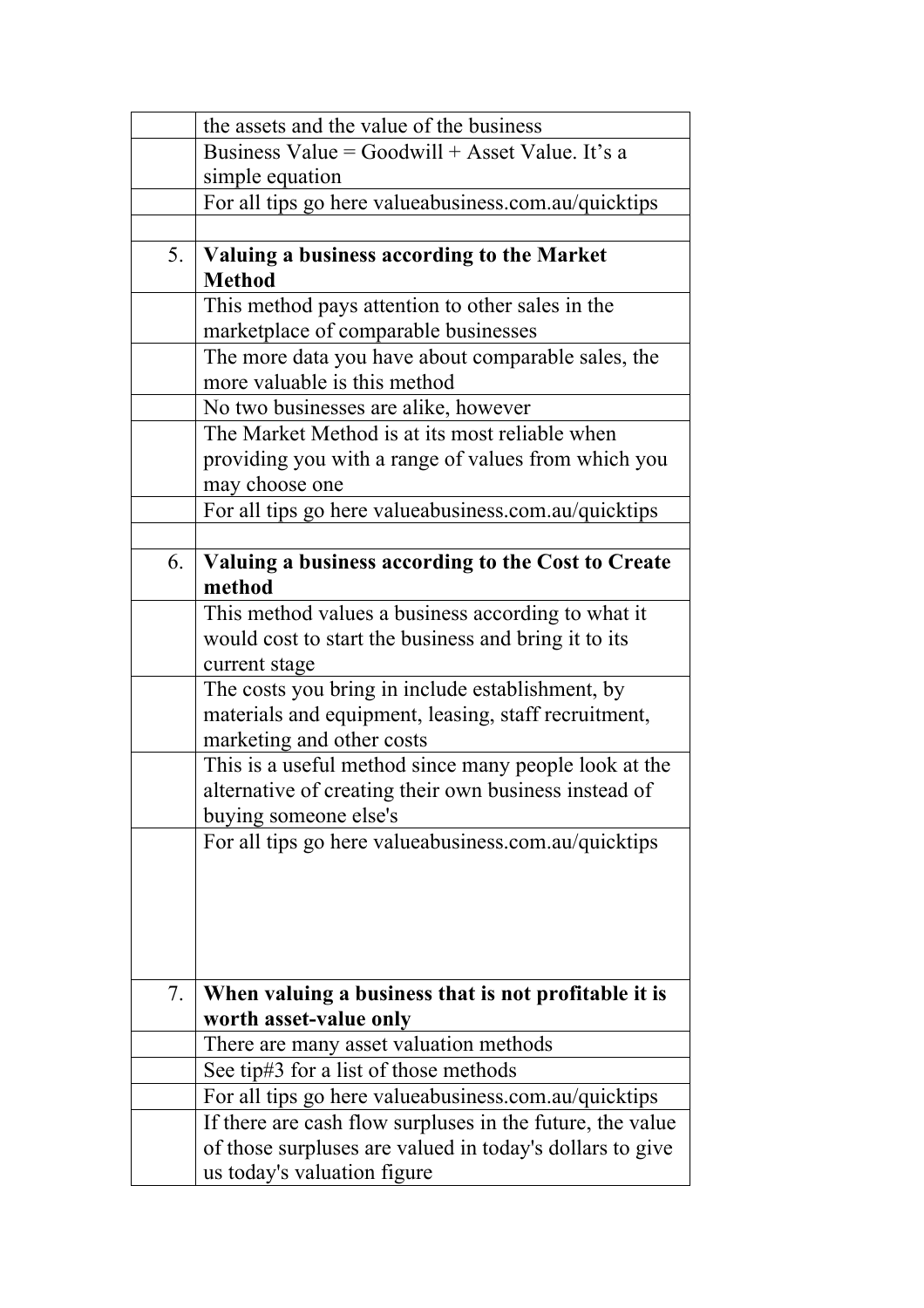|     | It takes into account all future costs, including capital                                                                          |
|-----|------------------------------------------------------------------------------------------------------------------------------------|
|     | costs<br>For all tips go here valueabusiness.com.au/quicktips                                                                      |
|     |                                                                                                                                    |
| 8.  | When using the Income/Profit method, be careful<br>when trying to arrive at what the income is                                     |
|     | There are many definitions of income                                                                                               |
|     | You either work with profit including owners wage or<br>profit after owners wage has been deducted                                 |
|     | The multiplier changes according to which income<br>you are working with                                                           |
|     | If you are using the profit after owners wage has been<br>deducted, the multiple will be larger                                    |
|     | This is where many people go wrong                                                                                                 |
|     | For all tips go here valueabusiness.com.au/quicktips                                                                               |
| 9.  | The three main things that affect business value<br>are profitability, maintainability of profit and<br>transferability of profit. |
|     | Unless you have all of these, you won't have much                                                                                  |
|     | value in the business                                                                                                              |
|     | See other tips for definitions of these key terms                                                                                  |
|     | For all tips go here valueabusiness.com.au/quicktips                                                                               |
|     |                                                                                                                                    |
|     | 10. Key to business value - profitability                                                                                          |
|     | When valuing a business according to its income,                                                                                   |
|     | there needs to be at least some profitability                                                                                      |
|     | If the business has no profit, it only has asset value.                                                                            |
|     | The profit must be visible and provable, not just<br>arguable                                                                      |
|     | For all tips go here valueabusiness.com.au/quicktips                                                                               |
|     |                                                                                                                                    |
| 11. | Key to business value - maintainability                                                                                            |
|     | A business has some value if the income is likely to be                                                                            |
|     | maintained into the future                                                                                                         |
|     | It doesn't matter that the business made a lot of money                                                                            |
|     | last year, if the prospects for the future are bleak                                                                               |
|     | Maintainability takes into account threat from                                                                                     |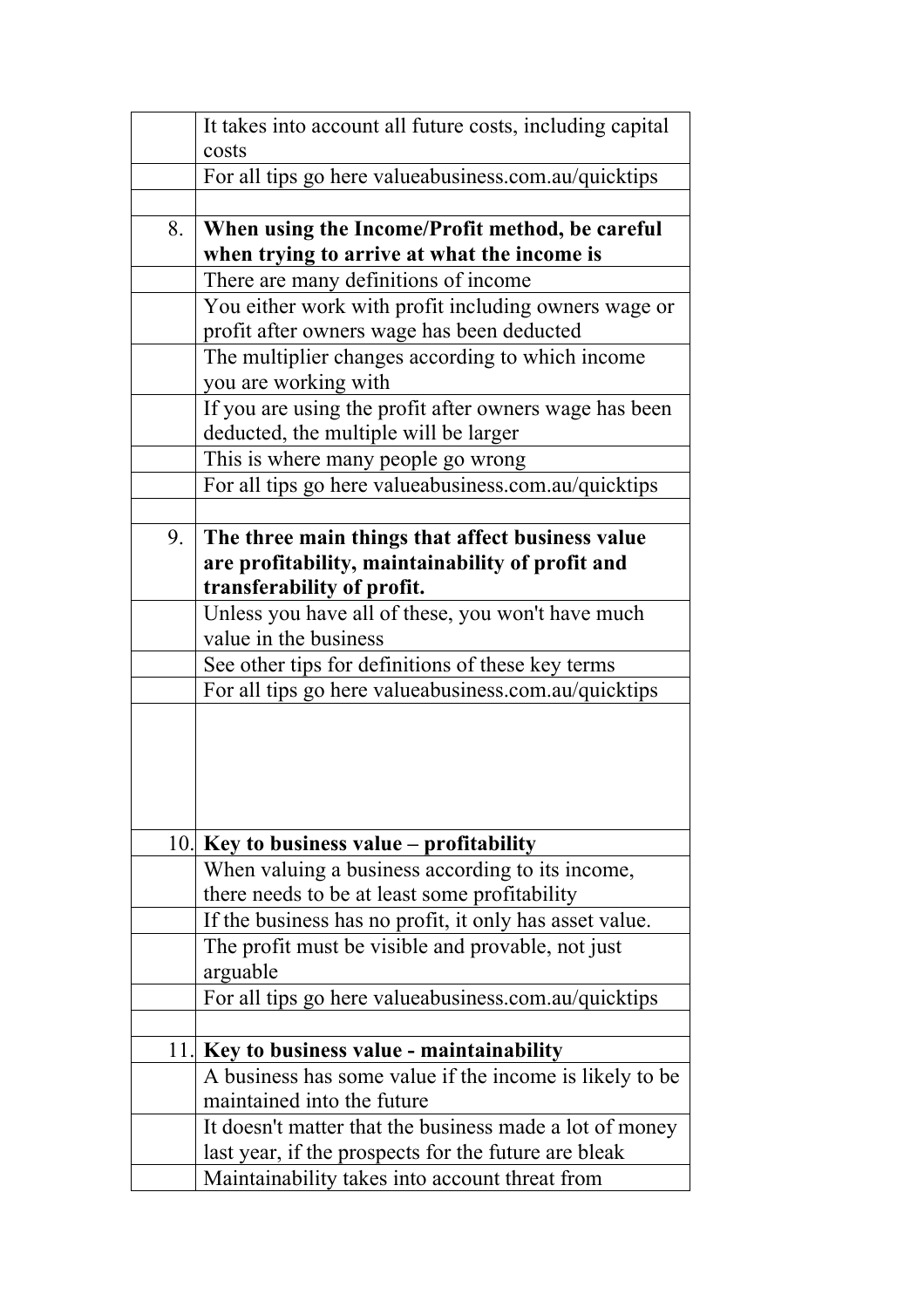|     | disruption, fashions and trends and other threats                                                                                                 |
|-----|---------------------------------------------------------------------------------------------------------------------------------------------------|
|     | For all tips go here valueabusiness.com.au/quicktips                                                                                              |
|     |                                                                                                                                                   |
|     | 12. Key to business value - transferability                                                                                                       |
|     | A business has no value if the income of the business                                                                                             |
|     | can't be transferred to another person                                                                                                            |
|     | If the income is tied to the current owner there is no                                                                                            |
|     | value to be transferred                                                                                                                           |
|     | For all tips go here valueabusiness.com.au/quicktips                                                                                              |
|     |                                                                                                                                                   |
|     | 13. When valuing a business using the income/profit                                                                                               |
|     | method, arrive at the adjusted net profit of the                                                                                                  |
|     | <b>business</b>                                                                                                                                   |
|     | This is the profit that a new owner should be able to                                                                                             |
|     | expect to receive from the business                                                                                                               |
|     | It is the profit before interest and tax                                                                                                          |
|     | It is the profit adjusted for one-off, abnormal or                                                                                                |
|     | personal items                                                                                                                                    |
|     |                                                                                                                                                   |
|     |                                                                                                                                                   |
|     |                                                                                                                                                   |
|     |                                                                                                                                                   |
|     |                                                                                                                                                   |
| 14. | Valuing a business is not a static thing.                                                                                                         |
|     | Business value changes from month to month and                                                                                                    |
|     | quarter to quarter                                                                                                                                |
|     | Fortunes of the business fluctuate along with changes                                                                                             |
|     | in the industry and the economy                                                                                                                   |
|     | Usually the most up-to-date information is the most                                                                                               |
|     | reliable when it comes to evidence upon which you                                                                                                 |
|     | are going to base a business valuation                                                                                                            |
|     | For all tips go here valueabusiness.com.au/quicktips                                                                                              |
|     |                                                                                                                                                   |
|     |                                                                                                                                                   |
|     | use at the one time?                                                                                                                              |
|     |                                                                                                                                                   |
|     |                                                                                                                                                   |
|     | You will often see the income method combined with                                                                                                |
|     | the market method and compared to the rule of thumb                                                                                               |
|     | method. This is valid                                                                                                                             |
|     | It is allowable to average the results found by the                                                                                               |
|     | different methods or to weight one method over the                                                                                                |
|     | 15. Business valuation - how many methods can you<br>You can use any method in combination with any<br>other method as long as they are relevant. |